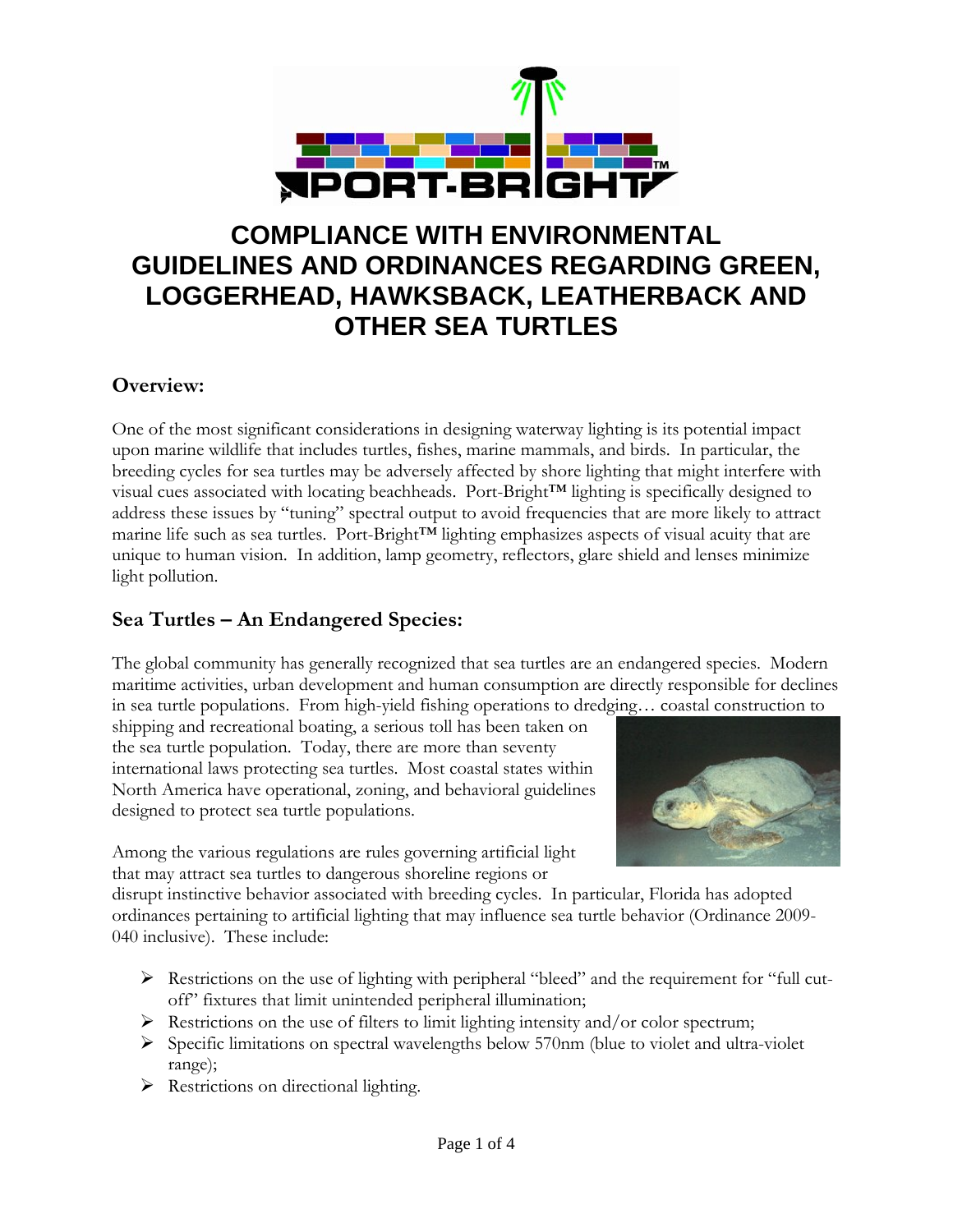It is important to note that Florida's wavelength limitations (spectral output requirements and limitations) specifically **exclude** metal halide, halogen, fluorescent, mercury vapor and incandescent lamps, yet virtually **all** existing port, harbor, marine terminal, and waterway lighting currently falls within Florida's restricted categories. Port-Bright™ lamps employ spectral tuning technology so their photopic contribution within the visually acuity of sea turtles is the lowest compared to HID and other high intensity lamps. Thus, Port-Bright™ fixtures will provide the least disturbance to turtles.

Florida is, by no means, unique in its restrictions upon shoreline lighting. From Maine to Texas to California, light pollution has become a paramount concern.

### **The Lighting Regulation Paradox:**

In direct contrast to guidelines and ordinances designed to protect marine life, the Occupational Hazard and Safety Administration (OSHA) has enacted minimum lighting requirements that would be virtually **impossible to satisfy** in conjunction with ordinances such as Florida's 2009-040 inclusive. For example, according to United States Coast Guard (33 CFR 126.15(1) and (n), and 33 CFR 154.570), general construction area lighting for working and walking areas shall be illuminated with a minimum of **5 foot candles on the ground** for ports and marine terminals involved in cargo transfer. Until the development of Port-Bright $T^M$  lighting, the only lamps that could meet OSHA and Coast Guard requirements were those banned by Florida's Ordinance 2009-040.

This is the dilemma that was addressed by Ultra-Tech™ lighting in creating the Port-Bright™ lighting product line.

#### **Spectral Sensitivity of Sea Turtles:**

The most extensive work to date involving spectral of sea turtles is reviewed in the *American Society of Ichthyologists and Herpetologies* 2004 article, Photopic Spectral Sensitivity of Green and Loggerhead Sea Turtles; D.H. Levenson, S.A. Eckert, M.A. Crognale, J.F. Deegan, II, G.H. Jacobs. The article abstract states:

> "Flicker electroretinography (ERG) was used to examine the in situ photopic (cone photo receptor based) spectral sensitivities of Green and Loggerhead Sea Turtles. Both species were responsive to wavelengths from **440-700nm**, and both had peak sensitivity in the long wavelength portion of the spectrum (∼**580nm**). For Loggerhead Sea Turtles, no measurable responses were obtained **below about 440nm**, whereas reliable signals were seen for Green Sea Turtles at **wavelengths down to 400nm**. Both species exhibited significant declines in sensitivity **below 500nm**. The overall shapes of the spectral sensitivity functions were similar for the two species. These results support previous findings that sea turtles have welldeveloped **photopic visual systems**. The characteristics of these spectral sensitivity functions indicate that both species possess multiple cone photopigment types, and these, in conjunction with the presence of colored oil droplets, strongly imply a capacity for color discrimination. Comparative evaluation suggests that these turtles have modified their visual pigments from those of their terrestrial relatives to better suit the ambient conditions present in the shallow water, submarine environments that they typically inhabit."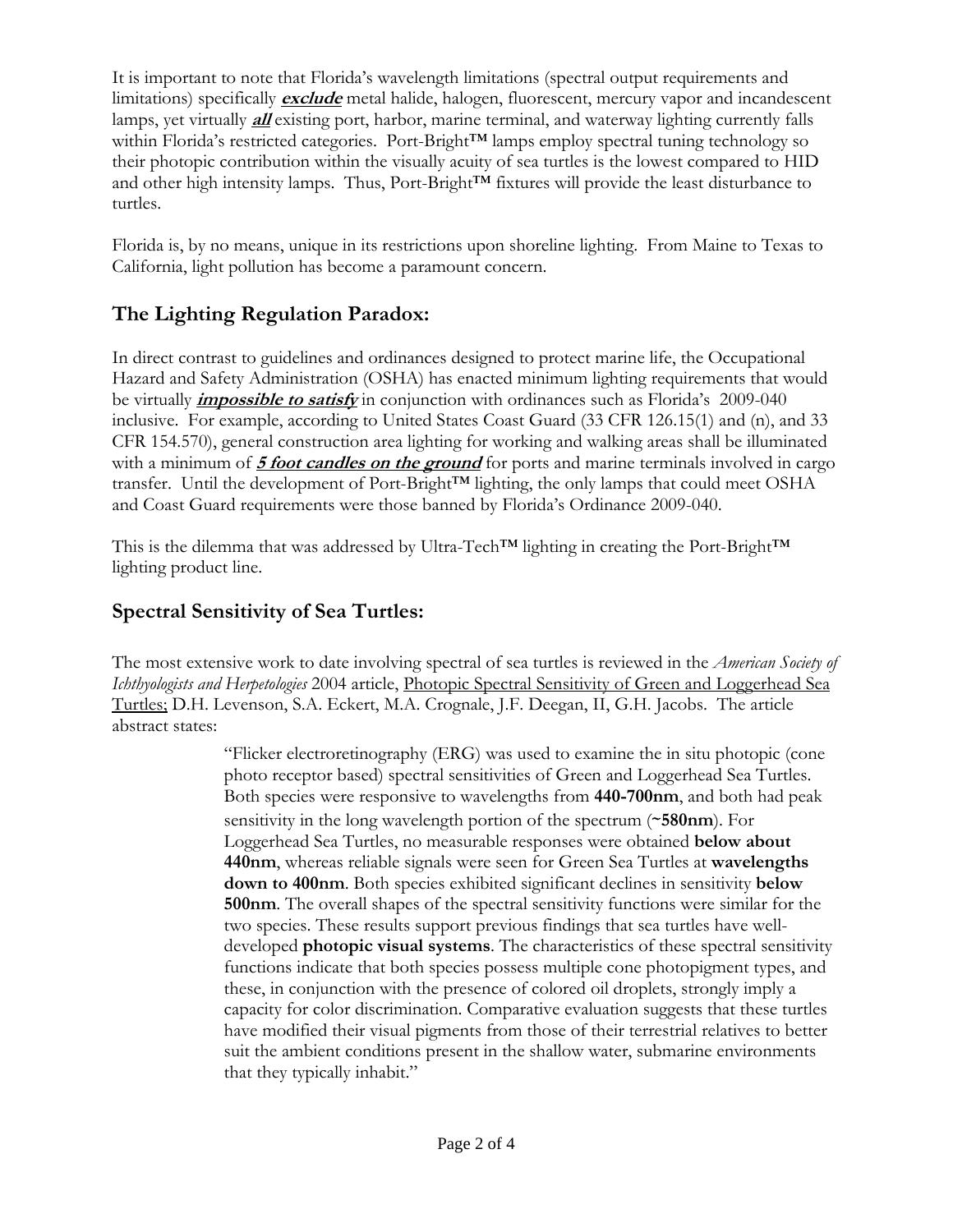These findings provide a foundation for the turtle-friendly Port-Bright™ tuned spectrum. The *unfortunate reality* is that the science directly conflicts with Florida's ordinance banning light below 570nm while emphasizing spectral output *specifically found to be within turtle's maximum visual acuity.* By altering phosphorous absorption/conversion formulations in MIL bulbs, and by varying ballast frequencies, Port-Bright™ fixtures attenuate wavelengths that are **most visible** to turtles while balancing the spectrum most effectively used by the human eye known as "visually effective lumens" (VEL) or Pupil Lumens. The result is a relatively innocuous light source for turtles and highly useful and safer illumination for workers.

Since turtles have a different ratio of rods to cones, their sensitivity to luminance or the "brightness" of a Port-Bright™ lamp will be less than for people. It is this difference that allows Port-Bright™ fixtures to provide maximum visual effect for humans without substantially impacting turtles. There has been a general misconception that sea turtle hatchlings *require* a full moon to gain orientation. Empiric studies conducted on Naples, Florida beaches reveal hatchlings emerge during all phases of the moon. Since the moon provides polarized light at .27 lux, and intensifying to 1.0 lux toward the equator, it is unlikely that the moon's luminance provides a primary orientation cue. Rather, the contrast between the white sandy beach surface and the seemingly black, light absorbing water may be instinctively used to find the ocean. Equally considered by researchers is the "flicker" of light upon the water's surface. It is possible that the 60-cycle or 120-cycle strobe of traditional lighting such as fluorescent and even new LEDs is a primary source of confusion for hatchlings.

### **The Port-Bright™ Spectrum:**

Using combined research findings, the Port-Bright™ spectrum achieves a balanced nearly full spectrum light absent wavelength intensities **found to attract and/or stimulate sea turtles**. Moreover, traditionally, light has been measured using photopic lumens which fails to account for **mesopic vision** that measures the actual light perception actuated by the interrelation between rod and cone cells under "intermediate light intensities" such as terminal lighting. Furthermore, humans see reflected light from observed surfaces known as **luminance** or "brightness." Turtles may distinguish between land and sea by sensing only reflective contrast.

Test results show particular sensitivities at 520nm and



560nm with the greater emphasis at 560nm. Sensitivity below 500nm measured as fairly constant. The oil composition within the turtle's eye appears to act as a filter from 400nm to about 440nm. The human eye exhibits a bell-shape sensitivity curve from 400nm to 700nm as illustrated in the graph. Port-Bright™ bulbs provide light across the entire visible spectrum with different intensities. Without using filters, appropriate light is directed out of the lamp enclosure using special white ultra-reflective materials to further refine the spectral output and avoid "hot spots."

To create "Turtle Safe™" lighting, Ultra-Tech™ Lighting can use a unique method of "constructive interference" in creating lighting layouts that act in the same way as noise-canceling headphones. When different light wavelengths are combined, they produce different colors and hues. Some frequencies are "complementary" while others are "destructive." The specialized Port-Bright™